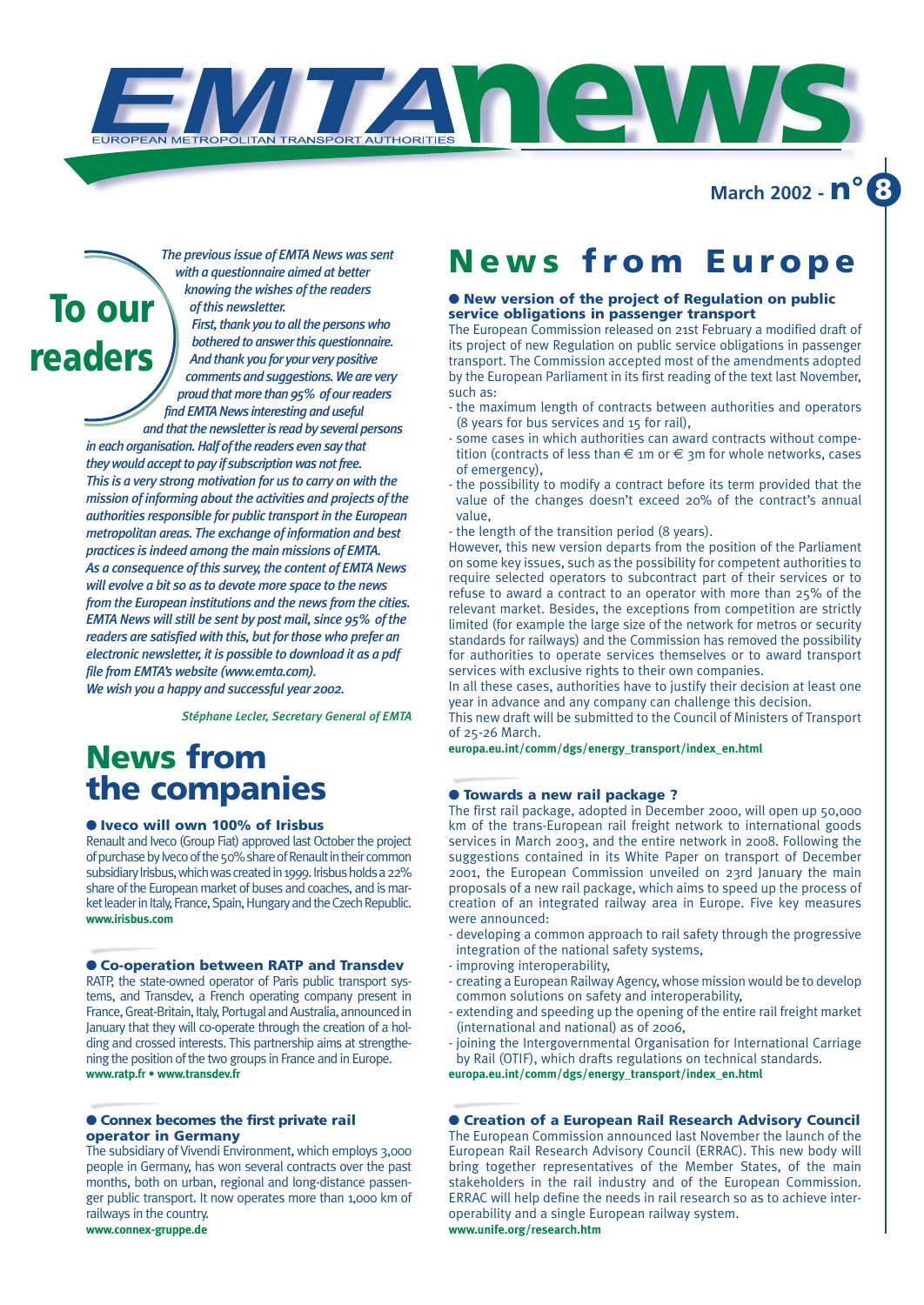## **News from the cities**

#### ● **Tramway soon back in Bilbao**

36 years after they disappeard from the streets of Bilbao, the capital city of Bizkaia in the Basque Country, tramways are about to come back. The decision to build a new tramway network, called EuskoTran, was reached in 1998 between the Basque Government, the Municipality of Bilbao and Bilbao-Ria 2000, a public company in charge of designing the project.

The first route, called Line A, will be inaugurated in Spring 2002. It will connect Atxuri and San Mames and cross the whole city in 15 minutes.

It will serve the major public facilities, cultural (Guggenheim Museum) and commercial areas of Bilbao. The Line will be 4.5 km long and provide 11 stations. Frequencies will vary between 5 and 10 minutes, and 10,000 passengers are expected to use the tramway each day. The cost of building the Line A ( $\in$  20.4m), was shared between the three stakeholders of the project (64.75% for the Basque Government, 11.75% for the Municipality of Bilbao and 23.50% for Bilbao-Ria 2000).

The vehicles, built by the Basque company CAF for a total value of  $\in$  18m, will have a capacity of 196 passengers (among which 48 seated) and will be fully accessible for people with reduced mobility.

The vehicles, that will provide air-conditioning, will have priority at traffic lights via a radio system.

The Line will be operated by the public company Eusko Tren, which plans to invest about  $\epsilon$  170 m over the next 12 years in new tramway projects in the Basque Country. A single trip will cost  $\in$  0.90, and it is expected that the tramway will one day be integrated in the fare community with the other transport modes of Bilbao (bus and metro).

**www.euskotren.es/euskotran**

#### ● **Dublin: operator chosen for the light rail system**

The new light rail project (LUAS) for the Irish capital city has reached an advanced stage with the announcement in February of the choice of the company that will operate the first two lines, when they commence passenger service. The first two lines will be opened by December 2003, after a €635m construction programme that started in 1999. This new light rail system was first proposed in the Dublin Transportation Initiative (DTI) in 1995.

The trams will be fully accessible and will carry up to 235 persons, 60 of whom seated. Frequencies will reach 5 minutes at peak time. Park and ride facilities will be provided at a number of stops.

The French company Connex has been selected to operate the LUAS lines. The LUAS routes are expected to carry up to 16,500 passengers an hour at peak times. The contract will ensure that a high standard of performance and reliability is provided on the Luas services. The operator will be paid an agreed operating fee and will be incentivised to maximise passenger numbers. The contract will be for 5 years, with an option for another 5 years.

In September 2000, the Dublin Transportation Office published its transportation strategy for the Greater Dublin Area for the period up to 2016 ("A Platform for Change"). It proposes a major expansion in public transport network, including several additional LUAS lines, a new Metro network and much enhanced suburban rail and bus services.

The cost of the whole Metro system is estimated at  $\in$  7.2bn, and will be partly funded through a Public Private Partnership process. The Irish government launched for the first phase of the Metro system in January. It is expected to be completed in 2007, and will include a line between the Airport and the city centre.

A new agency, the Railway Procurement Agency (RPA), was set up in December 2001 as a stand alone, commercial semi-state organisation. They are responsible for the procurement of LUAS and Metro infrastructure, on a Public Private Partnership (PPP) basis. An integrated ticketing system will be introduced so as to enable passengers to use the same ticket on buses and LUAS, suburban rail and Metro.

**http://www.dto.ie**

#### ● **Fare integration implemented in Brussels**

The public transport companies operating networks in the Brussels metropolitan area (STIB, De Lijn, TEC and national railways SNCB) agreed last December on the implementation of fare integration for public transport services in the Belgian capital city. Passengers can now use a single ticket on all transport modes and companies within the administrative limits of the Region of Brussels. This ticket is valid for a period of one hour for an unlimited number of interchanges. It is sold at the price of  $\in$  1.4 for a single trip,  $\in$  9.0 for a 10-trip ticket. Season passes are also valid on all the networks ( $\epsilon$  36.0 for a monthly pass and € 360.0 for a yearly pass). **www.stib.be**

#### ● **London: green light for congestion charging**

After extensive consultation, the Mayor of London confirmed on 26 February that congestion charging will be implemented in central London as of February 2003.

A daily charge of  $\in$  8.20 will be levied on all the vehicles inside the Inner Ring Road from 7am to 6.30pm, Monday to Friday. Emergency vehicles, motorbikes, buses and coaches will be exempted from the charge. Residents living within the charging zone will receive a 90% discount and there will be a 100% discount for disabled people, taxis, National Health Service staff on duty and alternative fuel vehicles. The system will be monitored via cameras with automatic number plate recognition software.

This scheme is expected to reduce traffic in central London by 10-15% and to raise a net revenue of  $\epsilon$  210-240m annually, that will be totally invested in improvements of transport systems for at least 10 years (legal obligation).

**www.transportforlondon.gov.uk**

#### ● **Fertagus: a new metropolitan rail service for Lisbon**

Fertagus was inaugurated in July 1999 as a new rail service between the centre of Lisbon and the south bank of the river Tagus. Fertagus, which is the first private company operating rail services in Portugal, is owned by the French operator Connex, the Portuguese bus company Barraqueiro and the bank Caixa Geral de Depositos. It was granted a 30-year concession by the Portuguese Government.

The company employs some 140 staff members. The 20 km-long line links Entrecampos Station in northern Lisbon and Fogueteiro on the south bank, but shall be extended in the future to the new Oriente Station in eastern Lisbon, and to the Algarve province in the south of Portugal.

All the new stations opened on the left bank of the river have prompted the development of commercial and residential areas.

P&R facilities have also been created, for a total of 6,900 parking lots. At peak hour the frequency reaches one train every 7.5 minutes. Major works had to be carried out for the creation of this new route, concerning for example the adaptation of the 25th April Bridge, one of the longest suspension bridges in the world. The bridge had a rail deck at the lower level as of its inauguration in 1966, but had to be upgraded to welcome Fertagus. Works on the south bank also included two tunnels and several viaducts, the most notable one being 1,500 m long.

Eighteen four-car double-deck electric trains were bought from Alstom by Fertagus. These trains have a capacity of 1,200 passengers and provide air conditioning.

Adult fare is  $\epsilon$  2.25 for the whole route. One year after its inauguration, the line had carried 16m passengers and the line currently carries 50,000 people every day. **www.fertagus.pt**

#### ● **Manchester: improved bus services on their way**

The Greater Manchester Passenger Transport Authority (GMPTA) reviewed in 2000-2001 its policy of financial support to private bus companies, which amounts to  $\in$  87.6m. This sum is used to fund the concessionary fare schemes, subsidised services on the general bus network and for schools. In return however, the Authority has little control or influence over levels or quality of service.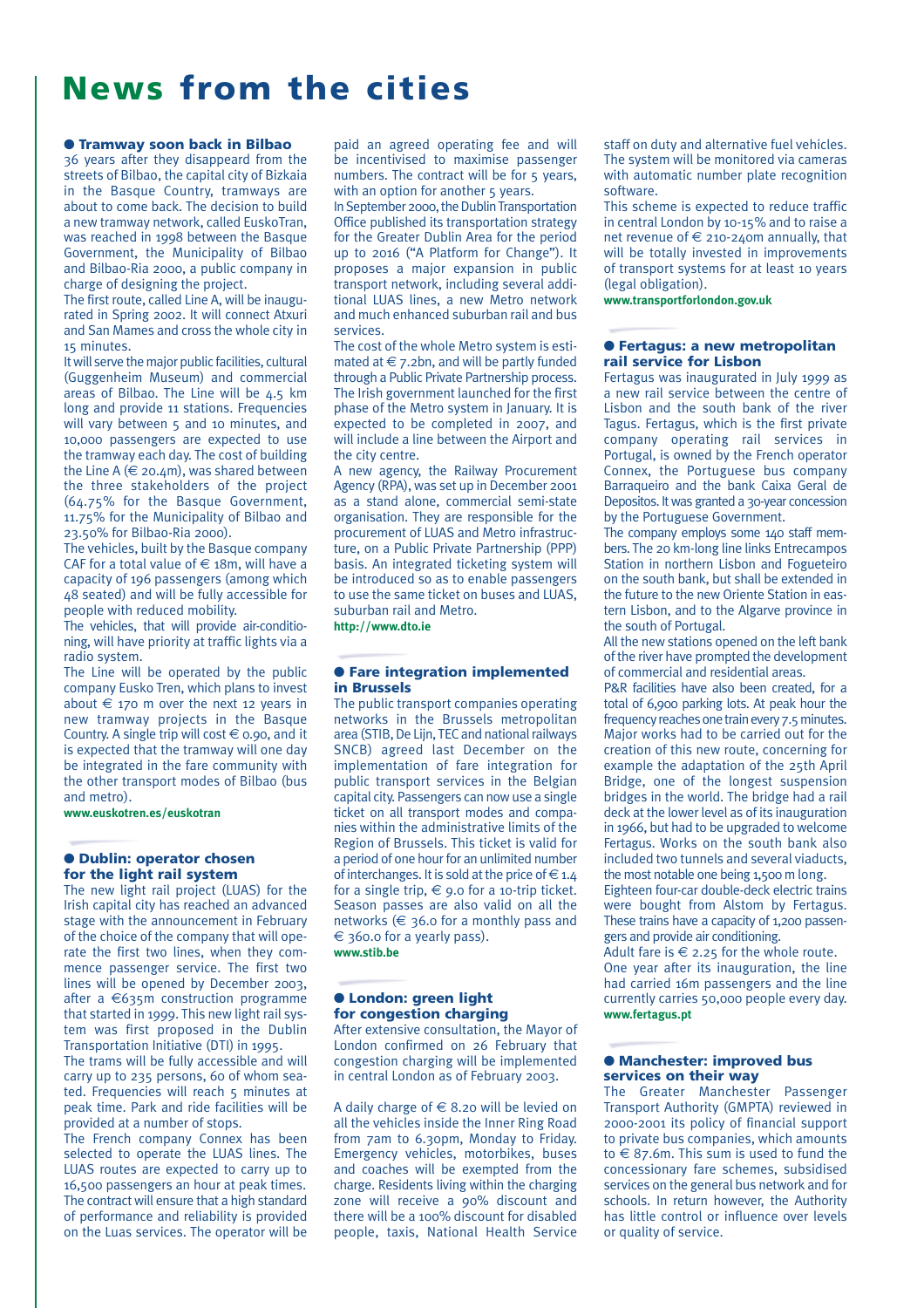The report suggests that the Authority work constructively with bus operators to deliver improvements to their services and also to reallocate the public money towards better bus services in Greater Manchester as a whole, including more demand responsive services for areas of the county poorly served by commercial services.

As part of the improvement of the bus services, GMPTA has decided to devote  $\epsilon$  1.5m to develop a real time passenger information system for the county's bus network. This service will consist in 150 display units at selected bus stops, equipment onboard 400 buses and a central control unit in charge of controlling reliability of services. This system, which will be funded jointly by the Authority and Greater Manchester's bus operators (for the on-bus equipment), will be introduced on a phased basis over the next three years. In the first phase deployment will focus on the network of Quality Bus Corridors.

**www.gmpte.com**

#### ● **Ambitious projects of new public transport infrastructures for Marseilles**

In the context of its urban mobility plan, whose aim is to increase the modal share of public transport in the French second largest city, the Municipality of Marseilles approved in 2000 an ambitious masterplan of new public transport infrastructures, including:

- extension of the existing metro network. The existing two lines will be extended so as to better serve the suburbs of the metropolitan area. 9 new stations will be built, and the new terminal stations, that will have easy access from the orbital highways, will provide P&R facilities (750 lots each). The cost of these extensions will amount to € 473m. Start of operations is expected for 2006-2007.

- upgrading and extension of the tramway network. Marseilles is among the very few French cities which didn't remove all their tramway routes with the growth of car traffic. The existing 3 km-long route will become a part of a new and modernised network, consisting of 2 lines with a total length of 15 km and 42 fully accessible stations. The roadworks for the tramway will also provide an opportunity to change the face of the city through renewed and more pleasant pavements, lighting, trees, etc. The cost of this new network reaches  $\epsilon$  364 m, and operations shall start in 2006.

**www.mairie-marseille.fr/vivre/transpor/pdu.htm**

#### ● **Paris: setting up of a consultative committee of public transport users and partners**

So as to better take into account the wishes of all the stakeholders of public transport systems in the Paris-Ile de France Region, a new consultative committee was created in February. Its members represent the users of public transport systems, the people working in the Region, the employers and economic groups, and the municipalities. This committee will be consulted by STIF, the public transport authority, on questions related to the supply of transport services, the quality of service, and the fare policy. **www.stif-idf.fr**

#### ● **Zurich: communication on integrated public transport services awarded a prize in 2001**

The Swiss Association of Environment and Transport, which brings together 137,000 members, awarded last November their annual prize of innovation in public transport to the Zürcher Verkehrsverbund (ZVV), the public transport authority of the Canton of Zurich. This prize rewarded the campaign of communication launched by ZVV so as to create a single commercial brand for the integrated public transport network of the Zurich Canton. This new brand, called ZVV itself, is promoted by ZVV as a label which guarantees a high level of quality of service. In addition to this, the campaign was also awarded 12 other prizes. The motto of the communication campaign devised by ZVV reads "I am also (follows the name of a transport mode different from that on which the poster is set)… a single ticket for all".

This campaign has been very profitable for ZVV since it cost only € 0.68m in 2001 and, at the same time, the revenues from tickets sales grew by  $\in$  13.68m. The number of integrated ZVV season passes sold also rose by 10,000 in 2001. Even though this increase is not solely due to the good communication, this campaign has no doubt played a role. For ZVV, a good image of public transport depends both on good communication campaigns carried out by the transport authority, and of course, on the quality of transport services provided by operating companies. **www.zvv.ch**

## ● **RailLink: a new co-operation**

### **between public transport and car sharing in Switzerland**

The Swiss Federal Railways (CFF) have joined forces with the car maker DaimlerChrysler and Mobility, the leader of Swiss Car Sharing organisations, so as set up a special automobile rental service called RailLink. RailLink, which was launched in October 2001, consists in providing passengers of the Swiss Railways with the possibility to rent a Smart car easily and at a cheap price at their destination. A fleet of some 100 Smart automobiles are available at 42 major train stations in Switzerland.

To have access to this new service, one needs to have a valid rail season pass and to buy a RailLink card for  $\epsilon$  75.6 a year. The rental costs of the vehicles include a charge based on the number of hours  $(\epsilon$  1.8 per hour) and a charge based on the distance ( $\in$  0.34 per km). The vehicles can be reserved up to one hour in advance, by telephone or the internet, and the service is available 24 hours a day. **www.cff.ch/pv/raillink**

#### ● **Priority bus systems successful in Los Angeles, the capital city of the car**

MetroRapid, a priority bus system initiated in 1999 in Los Angeles (LA, USA), has led to a 29% decrease in travel times for passengers and a 25% increase in patronage. This project was initiated after a visit of the directors of the LA Metropolitan Transportation Authority (MTA) to Curitiba (Brazil), where high capacity buses on high frequency have been proven a real alternative to the use of the private car. Metro rapid sought to address the shortcomings of the existing bus system in LA (too slow and unreliable) by introducing a service that increased operating speeds

by using faster loading bus stations, bus signal priority, headway rather than timetable based schedules, fewer stops, and co-ordination between the bus operator and traffic operations.

Two pilot routes are currently operated in LA, with a length of 16 and 10km long.

Bus signal priority accounted for about one third of the speed improvements. This system has been deployed at 211 intersections along the two MetroRapid corridors. While Curitiba has bus exclusive lanes and externally controlled vehicle speed governors, MetroRapid achieved average speeds of 22 to 48 km/h versus Curitiba's 20 km/h. Buses come as often as every 3-10 minutes in peak hours.

Success in raising commercial speeds led to an increase in patronage to such an extent that this started to slow down the service. As a result the MTA is introducing higher capacity buses and multiple door loading to cope with the higher patronage and keep loading times to a minimum.

Metro Rapid has the same fares as all other bus lines in LA's county. The rolling stock consists in CNG buses.

Dynamic passenger information signs at selected bus shelters have LED signs informing passengers of the estimated time of arrival of the next bus. The system is accurate to within one minute.

17% of the new MetroRapid passengers were new to public transport. A survey showed that MetroRapid passengers are wealthier than other bus passengers. 13% have incomes above  $\epsilon$  56,000 compared with 6% on local buses.

The project cost around  $\epsilon$  9m to set up, and about  $\epsilon$  13.6 m to run for the first year. CIVIS type bus/trams might be introduced soon to cope with the increased patronage.

**www.mta.net**